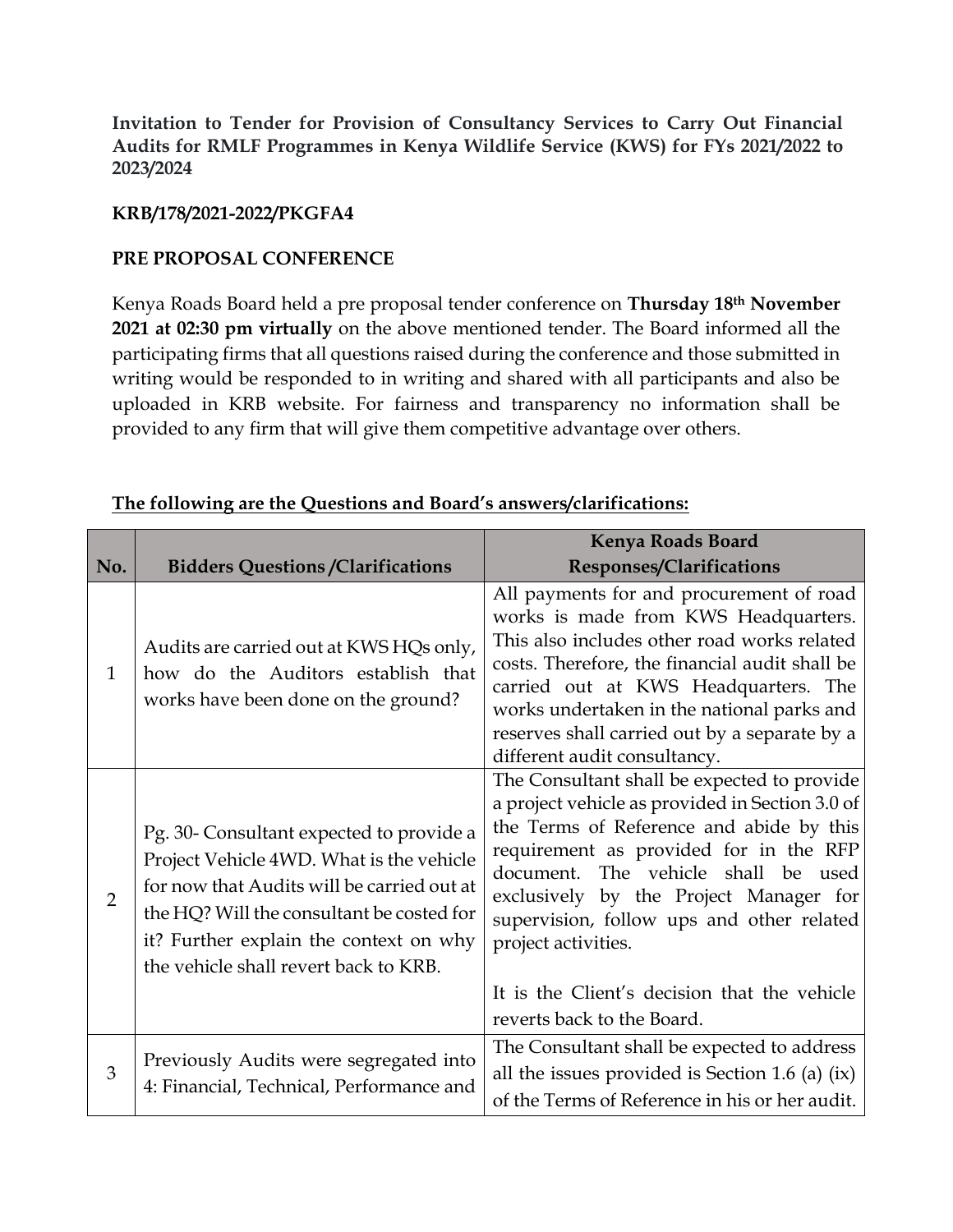|                |                                                                                                                                                                                                                                                                                                              | <b>Kenya Roads Board</b>                                                                                                                                                                                                                                                                  |
|----------------|--------------------------------------------------------------------------------------------------------------------------------------------------------------------------------------------------------------------------------------------------------------------------------------------------------------|-------------------------------------------------------------------------------------------------------------------------------------------------------------------------------------------------------------------------------------------------------------------------------------------|
| No.            | <b>Bidders Questions / Clarifications</b>                                                                                                                                                                                                                                                                    | Responses/Clarifications                                                                                                                                                                                                                                                                  |
|                | Procurement. What is the expectation of<br>Procurement section?                                                                                                                                                                                                                                              | The procurement audit shall be performed<br>by the Financial Auditor                                                                                                                                                                                                                      |
|                | Pg. 28 RFP-A bidder shall only be<br>awarded one package from the 4 Road<br>Agencies. What is the expected date of<br>release of other Agencies to better<br>inform the bidders?                                                                                                                             | Currently the Board is procuring only the<br>Financial Audit Consultancy Services for<br>KWS and KeNHA. Bidders are advised that<br>they shall bid for the other Agencies when<br>advertised.                                                                                             |
| $\overline{4}$ | Pg. 25-Firm Establishment.<br>Based on what had been mentioned that<br>no travel will take place, will marks be<br>awarded for the number of vehicles<br>provided?<br>We have a question on the transport<br>aspect where the firm needs to have 5<br>vehicles (owned or outsourced) how<br>does this apply? | It is the sole responsibility of the Consultant<br>respond<br>adequately<br>all<br>to<br>the<br>to<br>requirements of the RFP document. The<br>Consultant shall be expected to facilitate a<br>seamless movement of his or her staff<br>during the period of the Consultancy<br>Services. |
| 5              | It's a requirement that when Auditors<br>come across assignments of various<br>nature which may require experts<br>outside financial realm they engage<br>This<br>financial<br>them.<br>have<br>may<br>implications. How do they go about it?                                                                | The Consultant should make reference to<br>Section 6.0 of the Terms of Reference and the<br>Appendix A on Reporting Requirements, (a)<br>(5).                                                                                                                                             |
| 6              | How do you verify if Audits were<br>conducted?                                                                                                                                                                                                                                                               | The Consultant should make reference to<br>Section 6.0 of the Terms of Reference and the<br>Appendix A on Reporting Requirements.<br>reference<br>Further<br>the<br>to<br>responses/clarification under Question 1<br>above.                                                              |
| 7              | Given that KWS has other primary<br>activities, are we still check if KWS has<br>disclosed any other incomes e.g. park<br>entry fees?                                                                                                                                                                        | The Consultant shall be required to only<br>audit RMLF funds disbursed to KWS. The<br>Client will provide a detailed disbursement<br>scheduled which will inform how much has                                                                                                             |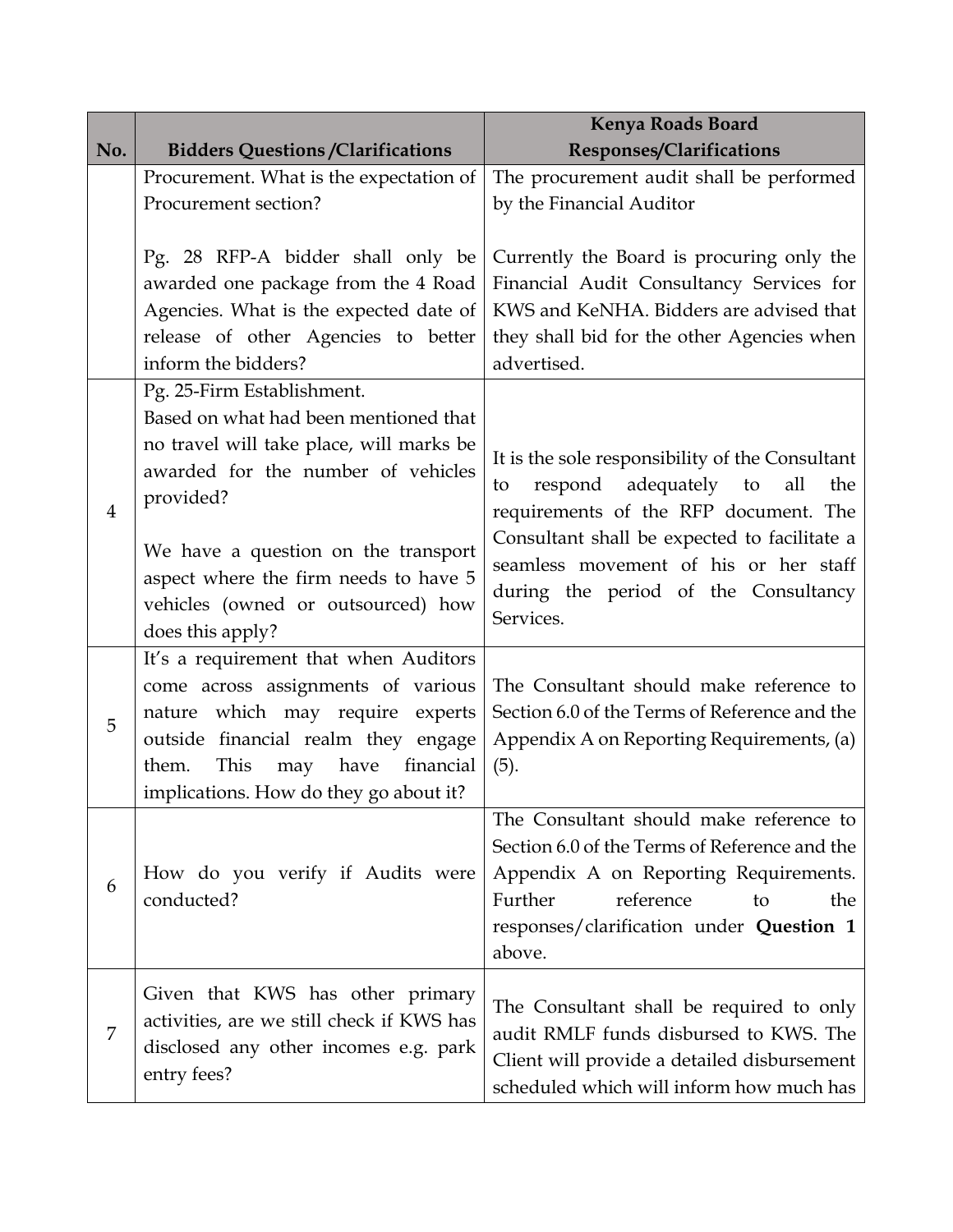|     |                                                                                                                                 | <b>Kenya Roads Board</b>                                          |
|-----|---------------------------------------------------------------------------------------------------------------------------------|-------------------------------------------------------------------|
| No. | <b>Bidders Questions / Clarifications</b>                                                                                       | Responses/Clarifications                                          |
|     |                                                                                                                                 | been disbursed to KWS. Further, the                               |
|     |                                                                                                                                 | Consultant shall be expected to examine                           |
|     |                                                                                                                                 | how interest earned on RMLF funds by KWS                          |
|     |                                                                                                                                 | were applied.                                                     |
|     |                                                                                                                                 | This is a bill item in a contract that is used by                 |
|     |                                                                                                                                 | a Resident Engineer or supervisor of a road                       |
|     | What are Bill 1 related expenses? (page                                                                                         | works project to assist in running the                            |
| 8   | $(65)$ .                                                                                                                        | project. Financial Auditors will be expected                      |
|     |                                                                                                                                 | to review and ensure that there is proper use                     |
|     |                                                                                                                                 | and<br>documentation<br>to<br>support<br>any                      |
|     |                                                                                                                                 | expenditure incurred under Bill 1.                                |
|     |                                                                                                                                 |                                                                   |
|     | Review separately at least 75% of the                                                                                           |                                                                   |
|     | expenditure incurred during the period                                                                                          | The Consultant shall be expected to review                        |
| 9   | or review and assess at least 30% of the                                                                                        | 75% of road works payments/expenditures                           |
|     | works, goods and services procured                                                                                              | and any other related expenditure on road                         |
|     | during the period. is it 75% or 30%                                                                                             | works.                                                            |
|     |                                                                                                                                 |                                                                   |
|     |                                                                                                                                 | 30% relates to procurement audit.                                 |
|     | If we are awarded any of the two lots<br>(KeNHA & KWS) will we be able to<br>participate in the tendering of KeRRA<br>and KURA? | If a bidder is awarded either KeNHA or                            |
|     |                                                                                                                                 | KWS, they cannot further bid for the other                        |
| 10  |                                                                                                                                 | Agencies. One can only win and be awarded                         |
|     |                                                                                                                                 | one job. Refer to Section 2(B), Clause 30.1 of<br>the Data Sheet. |
|     |                                                                                                                                 |                                                                   |
|     | Kindly explain how many financial<br>auditors will be selected per Agency i.e.<br><b>KWS</b>                                    | Number of Financial Auditors required are                         |
| 11  |                                                                                                                                 | 3. In addition, there will be a Project Director                  |
|     |                                                                                                                                 | and Audit Manager. However, ONLY ONE                              |
|     |                                                                                                                                 | Financial Firm shall be awarded the job.                          |
| 12  | Ad hoc audits as directed by the Client.                                                                                        | It shall be the sole responsibility of the Client                 |
|     | These will however be paid for by the                                                                                           | determine on how the contingency<br>to                            |
|     | Client from contingencies at staff and                                                                                          | amount shall be applied.                                          |
|     | reimbursable cost rates quoted by the                                                                                           | The contingency provisions that have been                         |
|     | consultant. What if the contingencies are                                                                                       | made are adequate for this assignment.                            |
|     | not enough?                                                                                                                     |                                                                   |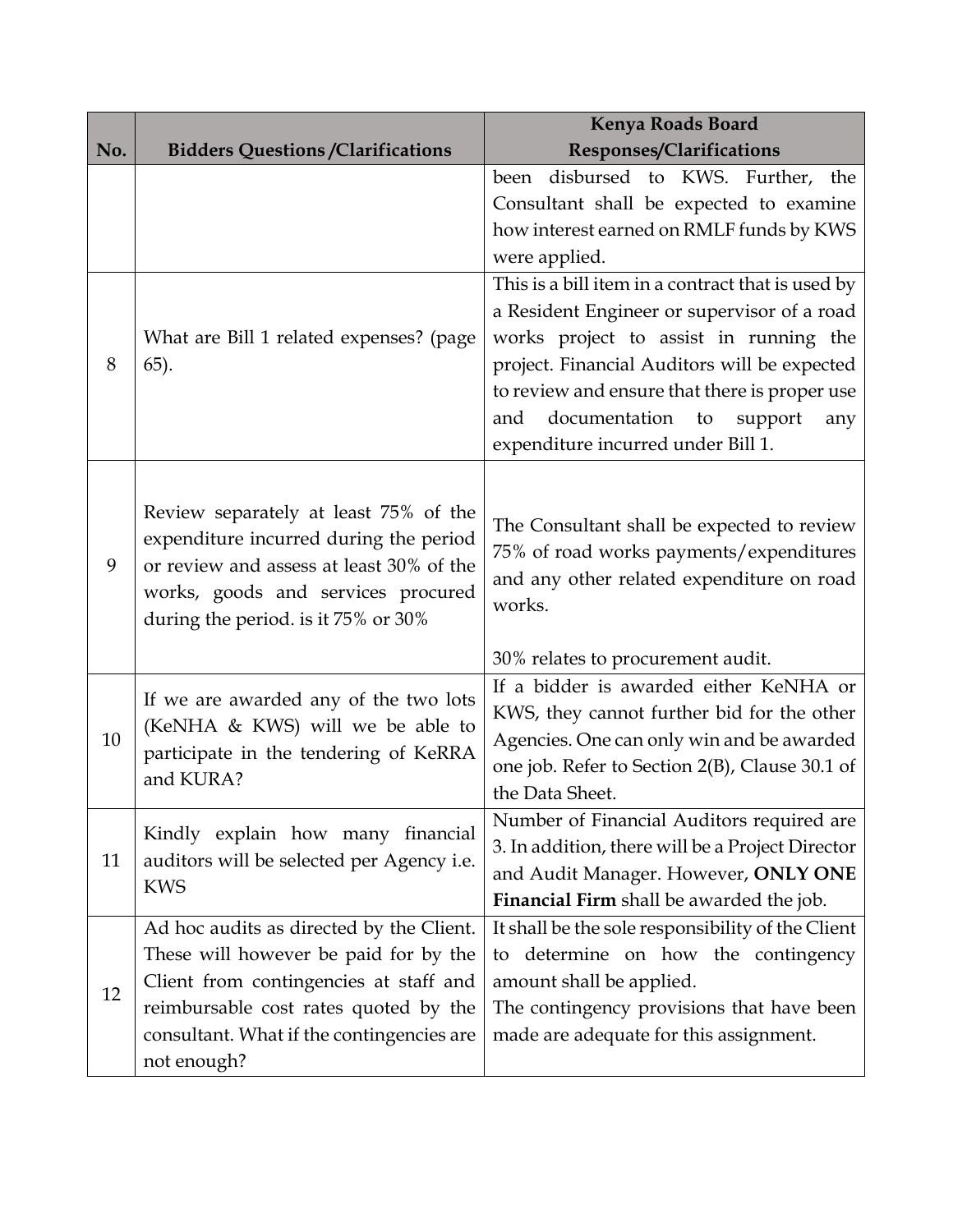| Responses/Clarifications                                                                                                                                                                                                                                                                                                                                                                                                                                                                                                                                                                                                                                                                                                                                                                                                                                                                                                                                                                                                                                                                                                                                                                            |
|-----------------------------------------------------------------------------------------------------------------------------------------------------------------------------------------------------------------------------------------------------------------------------------------------------------------------------------------------------------------------------------------------------------------------------------------------------------------------------------------------------------------------------------------------------------------------------------------------------------------------------------------------------------------------------------------------------------------------------------------------------------------------------------------------------------------------------------------------------------------------------------------------------------------------------------------------------------------------------------------------------------------------------------------------------------------------------------------------------------------------------------------------------------------------------------------------------|
| For KWS, the Client will not allow any joint<br>Please re-confirm your response to the<br>ventures due to the size of the assignment.<br>question asked about number of firms.<br>Refer to Section 2(B), Clause 6.2 of the Data<br>Sheet.                                                                                                                                                                                                                                                                                                                                                                                                                                                                                                                                                                                                                                                                                                                                                                                                                                                                                                                                                           |
| The man-days as provided in Clause 14.1(b)<br>The estimated time input of 186 man-<br>days, is it for one year or all the years in<br>of the Data Sheet is for entire Audit<br>Consultancy period of 3 years.                                                                                                                                                                                                                                                                                                                                                                                                                                                                                                                                                                                                                                                                                                                                                                                                                                                                                                                                                                                       |
| This being a special purpose audit, the<br>Consultant should be guided by ISA<br>800/ISA 805 as these ISA deals with Audits<br>for financial statements prepared in<br>Special<br>accordance<br>with<br>Purpose<br>Frameworks and Audits of single financial<br>Do clarify for us the standards that will<br>statements and specific elements., accounts<br>guide the assurance report (per Annex<br>or items of a financial statement. In addition,<br>A , Executive Summary of the Audit<br>these two standards have provided<br>illustrations on presentation and contents of<br>report, Pg 78) Would this be an opinion<br>the audit opinion.<br>as per ISA 800/805 or report of factual<br>The bidders are encouraged to refer to the<br>sample financial<br>reporting template<br>provided on the KRB website Titled: Kenya<br>Roads Authority (KeNHA, KURA, KERRA,<br>KWS) - Annual Financial Statements For<br>Road Maintenance Levy Fund For The<br>Financial Year Ended June 30, 2021 which<br>forms part of this procurement.<br>International Standard on Related Services-<br>(ISRS) 4400 deals with agreed upon<br>procedures engagement which is not the<br>case on this assignment. |
| Yes. Refer to Section 4 on the Financial<br>Proposal which states as follows: "The<br>Consultant shall be expected to cost for the<br>running costs of the Project Vehicle with a<br>Driver: Fuel, Maintenance, Insurance and<br>any other incidental costs limited to 15,000<br>Km per half year audit cycle (i.e. average of<br>2,500 km per month)".                                                                                                                                                                                                                                                                                                                                                                                                                                                                                                                                                                                                                                                                                                                                                                                                                                             |
| findings as per ISRS 4400 or an<br>3000<br>(Revised) , Assurance Engagements<br>- of<br>Running Costs of the Project Vehicle<br>with a Driver - Should we employ the                                                                                                                                                                                                                                                                                                                                                                                                                                                                                                                                                                                                                                                                                                                                                                                                                                                                                                                                                                                                                                |